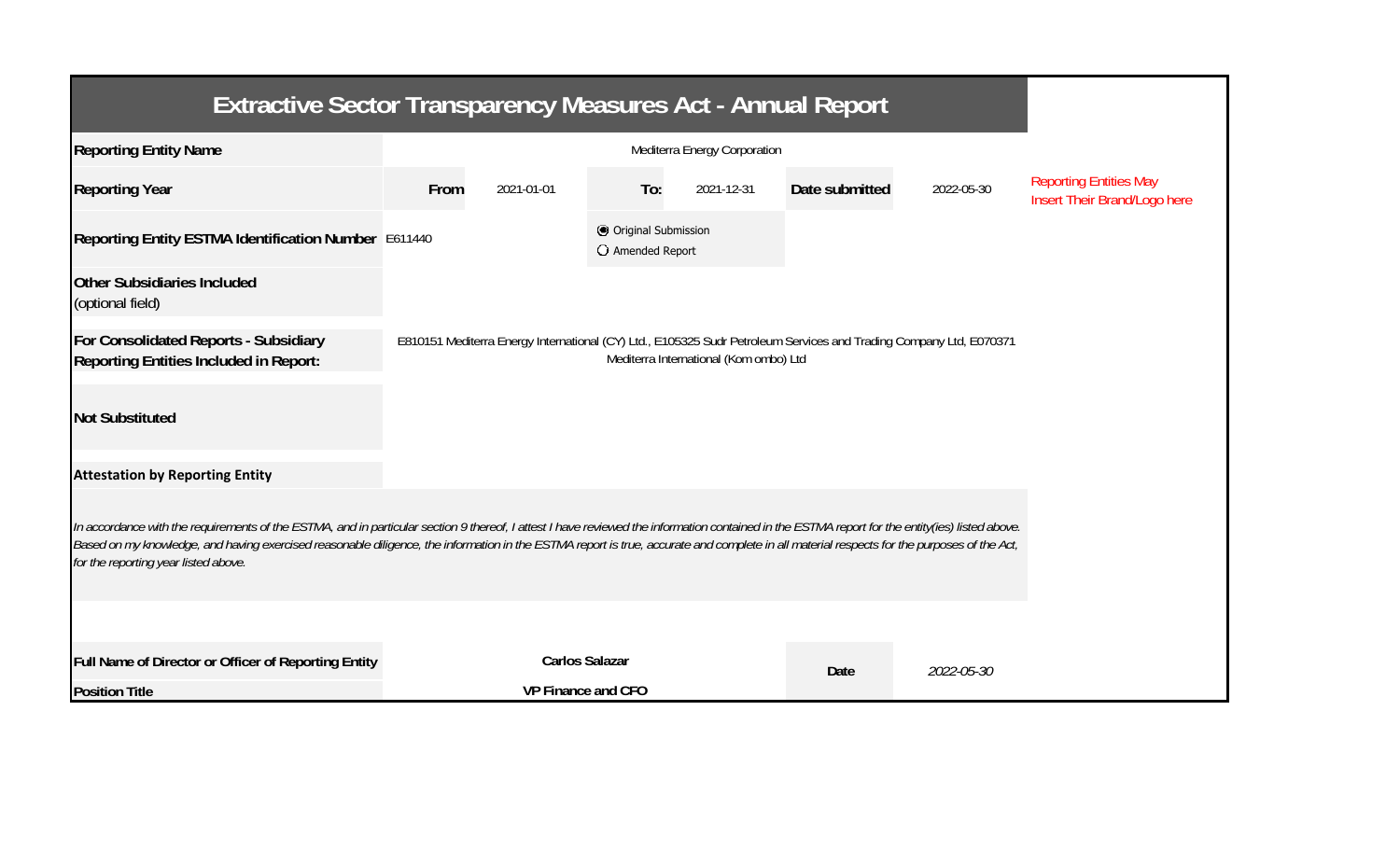| Extractive Sector Transparency Measures Act - Annual Report                                                                          |                                                                                                                                                                                                                                                                                                                     |                                                                                 |        |           |        |                                |                |                  |                                        |                               |                                                                                                                                                                                                                                                                                                                                                                                                                                             |
|--------------------------------------------------------------------------------------------------------------------------------------|---------------------------------------------------------------------------------------------------------------------------------------------------------------------------------------------------------------------------------------------------------------------------------------------------------------------|---------------------------------------------------------------------------------|--------|-----------|--------|--------------------------------|----------------|------------------|----------------------------------------|-------------------------------|---------------------------------------------------------------------------------------------------------------------------------------------------------------------------------------------------------------------------------------------------------------------------------------------------------------------------------------------------------------------------------------------------------------------------------------------|
| <b>Reporting Year</b><br><b>Reporting Entity Name</b><br><b>Reporting Entity ESTMA</b><br><b>Identification Number</b><br>necessary) | From:<br>To:<br>2021-01-01<br>2021-12-31<br>Currency of the Report USD<br>Mediterra Energy Corporation<br>E611440<br>Subsidiary Reporting Entities (if E810151 Mediterra Energy International (CY) Ltd., E105325 Sudr Petroleum Services and Trading Company Ltd, E070371 Mediterra International (Kom<br>ombo) Ltd |                                                                                 |        |           |        |                                |                |                  |                                        |                               |                                                                                                                                                                                                                                                                                                                                                                                                                                             |
| Payments by Payee                                                                                                                    |                                                                                                                                                                                                                                                                                                                     |                                                                                 |        |           |        |                                |                |                  |                                        |                               |                                                                                                                                                                                                                                                                                                                                                                                                                                             |
| Country                                                                                                                              | Payee Name <sup>1</sup>                                                                                                                                                                                                                                                                                             | Departments, Agency, etc<br>within Payee that Received<br>Payments <sup>2</sup> | Taxes  | Royalties | Fees   | <b>Production Entitlements</b> | <b>Bonuses</b> | <b>Dividends</b> | Infrastructure<br>Improvement Payments | Total Amount paid to<br>Payee | Notes <sup>34</sup>                                                                                                                                                                                                                                                                                                                                                                                                                         |
| Egypt                                                                                                                                | Government of Egypt                                                                                                                                                                                                                                                                                                 |                                                                                 | 50,000 |           | 70,000 | 73,620,000                     |                |                  |                                        |                               | All amounts are presented in US dollars and<br>have been rounded to the nearest \$10,000.<br>Production Entitlements are presented as<br>royalties in the Company's consolidated<br>73,740,000 financial statements. Amounts have been<br>converted to USD, by converting the<br>payments at the exchange rate existing at the<br>time the payment is made. The exchange rate<br>used during the year ranged from 15.6-15.7<br>EGP per USD. |
| <b>Additional Notes:</b>                                                                                                             |                                                                                                                                                                                                                                                                                                                     |                                                                                 |        |           |        |                                |                |                  |                                        |                               |                                                                                                                                                                                                                                                                                                                                                                                                                                             |